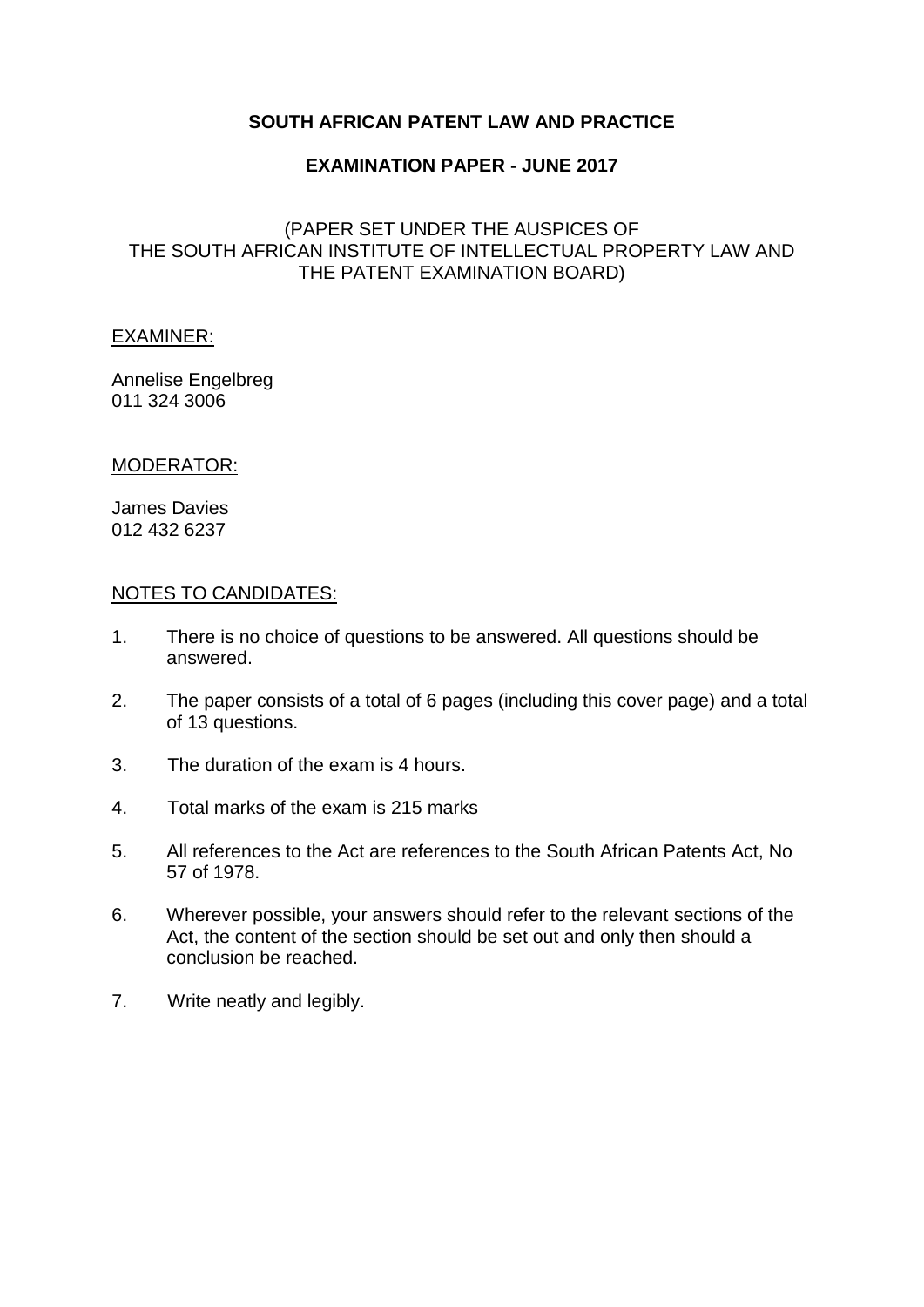# **QUESTION 1 [54 MARKS]**

1.1 Referring to section 25(2), mention the things which are not an invention in terms of the Act. How are these exclusions countered by section 25(3)?

(9 marks)

1.2 You consult with a new client on the possible protection of an invention in South Africa through the filing of a patent application. The client advises you that there has been some prior use of the invention. Advise the client fully on:

(i) what type of use may be excused in terms of the Act, and

(ii) the type of use that would be deemed novelty destroying. Refer to the Act.

(12 marks)

1.3 What are the extrinsic characteristics for an invention to be patentable in terms of the Act? (3 marks)

| 1.4 | When is an invention deemed to be new? | $(2 \text{ marks})$ |
|-----|----------------------------------------|---------------------|
|-----|----------------------------------------|---------------------|

1.5 When is an invention deemed to involve an inventive step? (3 marks)

1.6 Discuss the state of the art with reference to section 25 of the Act. (12 marks)

1.7.1 A client comes to you with a new invention comprising a new type of improved mop that cleans floors without streaks and which dries faster and easier compared with existing mops on the market. He advises that he has been using it for his own personal use, secretly for about 2 years and has now decided to file a patent application for his new mop. Advise whether it will be possible to file a valid patent application, in South Africa. (2 marks)

1.7.2 It later comes to light that he has in fact been using the mop secretly and commercially in Namibia and not merely using it secretly for his own personal use locally. Would your advice in 1.7.1 differ? (3 marks)

1.7.3 What if the client has been selling it commercially in South Africa? (2 marks)

1.7.4 The client then advises that he really hasn't sold that many mops, only one or two in South Africa to test the market. He enquires whether there is any possible way to file a patent application in South Africa for his new mop, as he really needs protection before marketing it. (4 marks)

1.8 Is the state bound by a patent? (1 mark)

1.9 According to section 27, in the absence of an agreement to the contrary, joint inventors may apply for a patent in The Shares. (1 mark)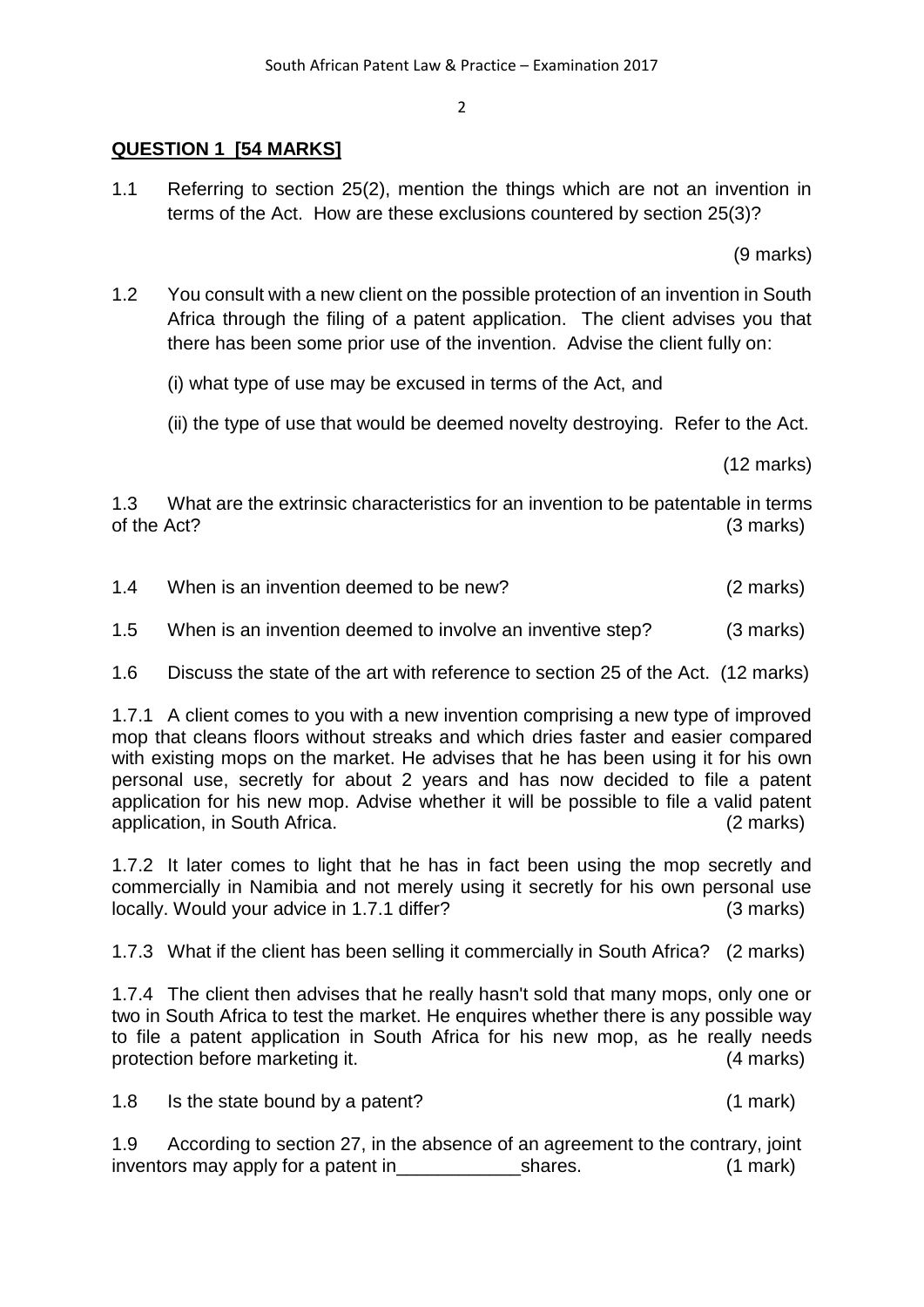# **QUESTION 2 [12 MARKS]**

Your client's patent application is to be granted soon. There may be a need to amend the claims of the patent application. In terms of section 51, advise your client on whether to amend the patent application prior or after grant. (12 marks)

# **QUESTION 3 [12 MARKS]**

Your client has made some changes to his invention after an application for a patent accompanied by a complete patent specification has already been filed. Explain the options available to your client under sections 39 and 51(8) respectively for the case (i) where the application is still pending and (ii) has already proceeded to grant. Comment on any exceptions in so far as rights or obligations are concerned.

(12 marks)

# **QUESTION 4 [8 MARKS]**

- 4.1 The correction of which errors may the registrar or the commissioner of patents authorise in terms of section 50 of the Act? (3 marks)
- 4.2 When is an applicant for amendment of a patent obliged to apply to court for the amendment and what may the court do on receipt of an application for amendment? (4 marks)
- 4.3 When may the commissioner of patents not set aside an amendment made in conflict with the provisions of section 51 of the Act? (1 mark)

# **QUESTION 5 [21 MARKS]**

- 5.1 List the grounds of revocation. Give a very brief explanation where a ground refers to another section. The other sections need not be discussed at length, only give an overview of what the other section relates to. (19 marks)
- 5.2 Who may bring an application for revocation and when may such an application be brought? (2 marks)

# **QUESTION 6 [2 MARKS]**

In deciding to restore a patent, the registrar has to be satisfied that certain requirements have been met. List the requirements. (2 marks)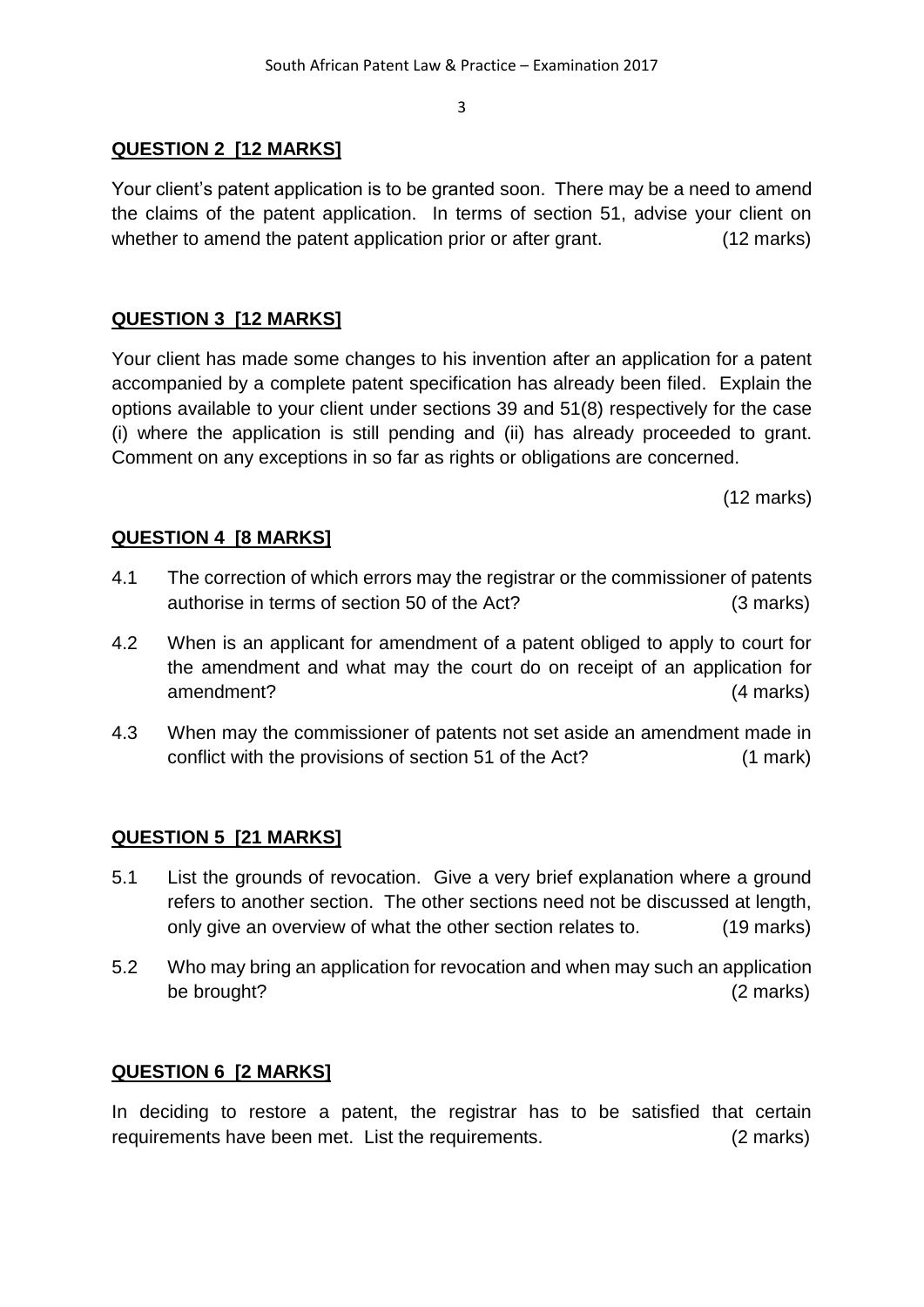# **QUESTION 7 [6 MARKS]**

Your client has applied for a patent, the working of which would result in the infringement of a prior patent. Your client is intending to obtain a compulsory licence. In terms of section 55, what should your client prove? (6 marks)

# **QUESTION 8 [48 MARKS]**

You have a client in the pharmaceutical industry who specifically produces generic medicines and wants to start manufacturing and testing a new drug. You advise that patent searches should first be conducted in order to establish whether or not there may be an existing patent which may be infringed by the exploitation of their new drug.

8.1 Your client instructs you to continue with South African patent searches in order to reveal any patents which may be infringed by the exploitation of his new medicine. You reveal a relevant patent that you believe would be infringed by your client.

What is the effect of a patent? (8 marks)

8.2 You warn your client that the patentee could institute proceedings for infringement. What relief would the patentee be able to claim? (6 marks)

8.3 In certain circumstances, a patentee will not be entitled to the relief in proceedings for infringement. Discuss these restrictions, relevant periods concerned, and rights of a potential infringer in terms of section 66. (8 marks)

8.4 Your client is adamant that he wants to proceed with launching his new generic medicine, even although it is basically a copy of the patented medicament, as he is convinced that the patentee is abusing his patent rights. In this regard, advise your client on the requirements in order to obtain a compulsory licence? (13 marks)

8.5 After advising your client about the possibility of obtaining a compulsory licence and the success rate of such type of applications, your client decides against this route. However, he wants to know whether or not he can start developing his new drug even though the patent is still in force. Advise (13 marks)

# **QUESTION 9 [12 MARKS]**

South African patent application no. 2004/01234 (ZA 2004/01234) was filed on 13 February 2004, accepted on 8 January 2005 and proceeded to grant on 26 March 2005. The patent claims priority from South African provisional patent application 2003/01544 (ZA 2003/01544) filed on 5 March 2003.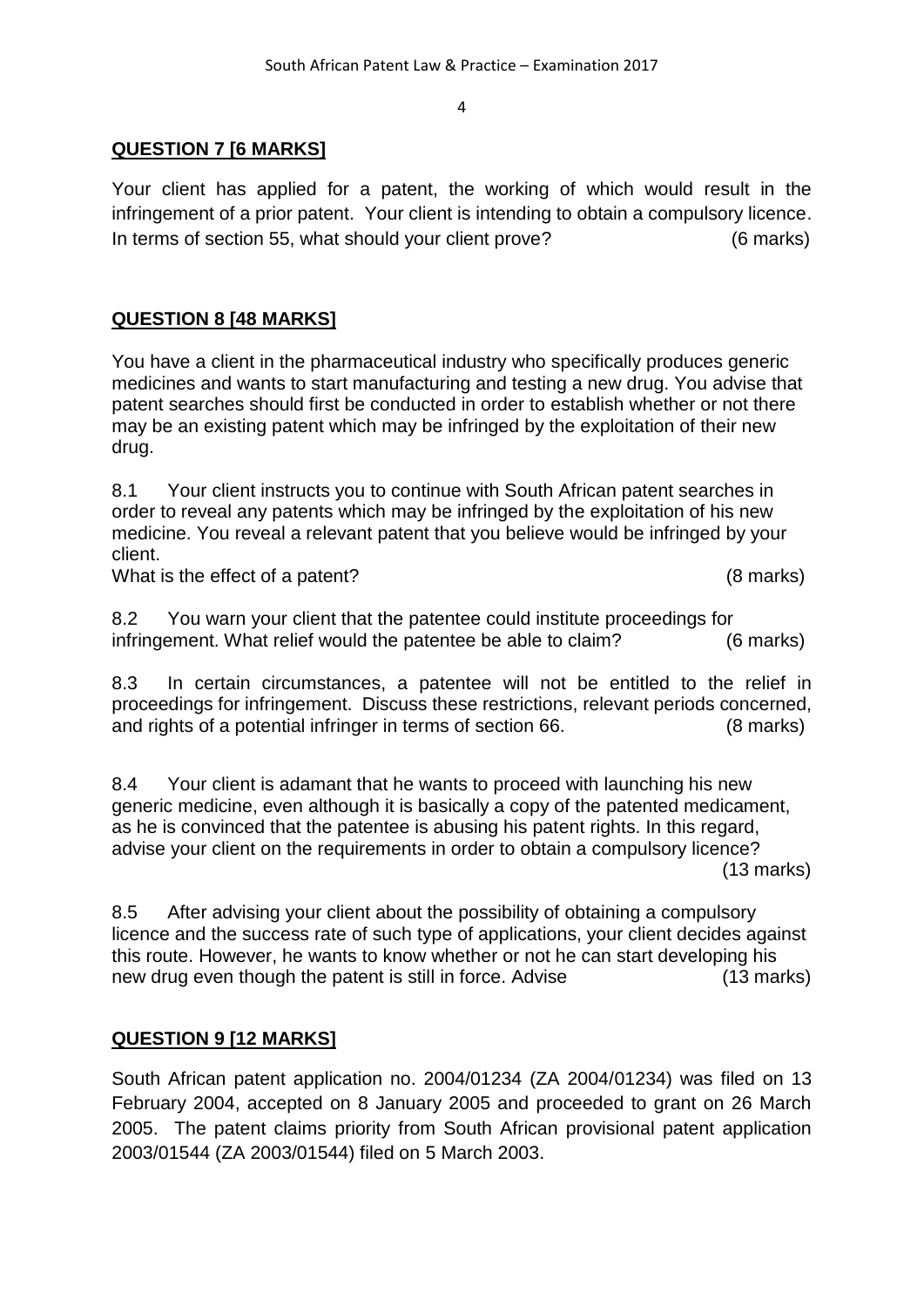South African patent application no. 2005/07765 (ZA 2005/07765) was filed as a national phase application on 17 July 2005. ZA 2005/07765 was based on a PCT patent application with a filing date of 18 February 2004. The PCT patent application claimed priority from US provisional patent application no. 60/073,255 which was filed on 22 February 2003. ZA 2005/07765 was accepted on 24 April 2006 and proceeded to grant on 26 June 2006.

In respect of (1) ZA 2004/01234 and (2) ZA 2005/07765

- 9.1 When is/was the first renewal fee due? (2 marks)
- 9.2 Are extensions available in terms of the renewal fees? (1 mark)
- 9.3 If all the renewal fees are paid, when will the terms of the patents expire?

(2 marks)

- 9.4(a) What was the final deadline for filing a complete patent application from ZA 2003/01544? (1 mark)
- 9.4(b) Would your answer have differed if the priority application was filed in another convention country? (1 mark)
- 9.5 What was the deadline, including any extensions, for filing the national phase patent application based on the PCT patent application? (1 mark)
- 9.6 The inventions disclosed in ZA 2004/01234 and ZA 2005/07765 relate to exactly the same invention. Which patent would be valid against the other in terms of novelty requirements? First set out the relevant section in the Act and then provide your answer. (4 marks)